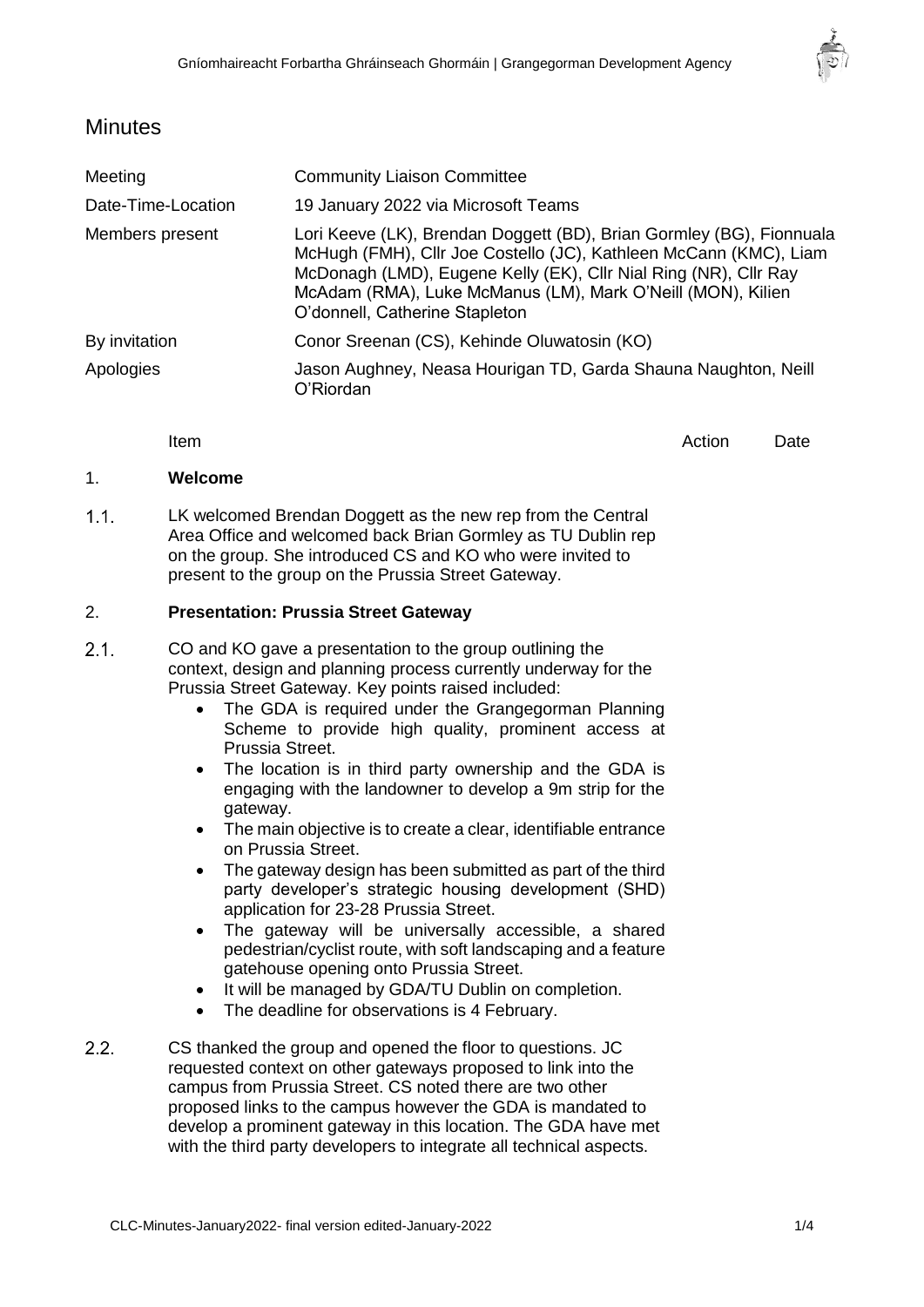

Item and the contract of the contract of the contract of the contract of the contract of the Date

- $2.3.$ JC also queried the end-look of the gateway in keeping with the area and asked what the opening hours would be. CS noted the form as an abstraction of the Stanhope Street Schoool archway and reference to the projected structures within the Grangegorman site. It is intentionally limestone to tie in with the campus and set it apart from the red brick on Prussia Street. It was noted that the route will not be gated and will be publicly accessible 24/7.
- $2.4$ LMM queried if the route would line up with St Joseph's Road. CS informed the group that the gateway is designed offset St Joseph's Road to provide safer pedestrian linkage with Prussia Street.
- $2.5$ JC noted how busy Prussia Street is and queried how close the gatehouse would be to the street. CS noted that it would be in line with the existing built edge. The gateway will be 9m wide in total, which is similar to the existing campus entrances on Grangegorman Lower.
- $2.6.$ LK noted that further queries on the Prussia Street Gateway can be emailed to her. CS and KO left the meeting.

#### 3. **Minutes and Matters Arising**

- $3.1.$ The minutes of the last meeting were agreed.
- $3.2.$ LK noted the following matters arising:
	- New rep from the Central Area Office now on the group. She requested a follow-up on the previous request regarding bins in the Grangegorman area.
	- East Quad car park: permits apply up to 6pm weekdays, and is closed on Sundays. Access managed by Estates outside this time. Request BG to follow up on potential use of spaces for campus users in evenings/weekends to avoid issues on Grangegorman Lower.
	- An Croí Paving Issue: currently being addressed.
	- Public Water Fountain: location will be determined once delivered to site.
	- DCC Enforcement Grangegorman Lower: will keep on the agenda.
	- Happy Days Coffee Van: email response to issues raised was issued by TU Dublin on 30 November 2021.
- $3.3.$ RMA requested if the meeting time of 5-6pm could be reviewed due to ongoing clashes for a number of members. It was agreed that a poll would be circulated suggesting alternative times and preferred format of future meetings.
- $3.4.$ JC requested that Broadstone Plaza remain on the agenda with regards to solutions to anti-social behaviour taking place there and possibilities around casual trading.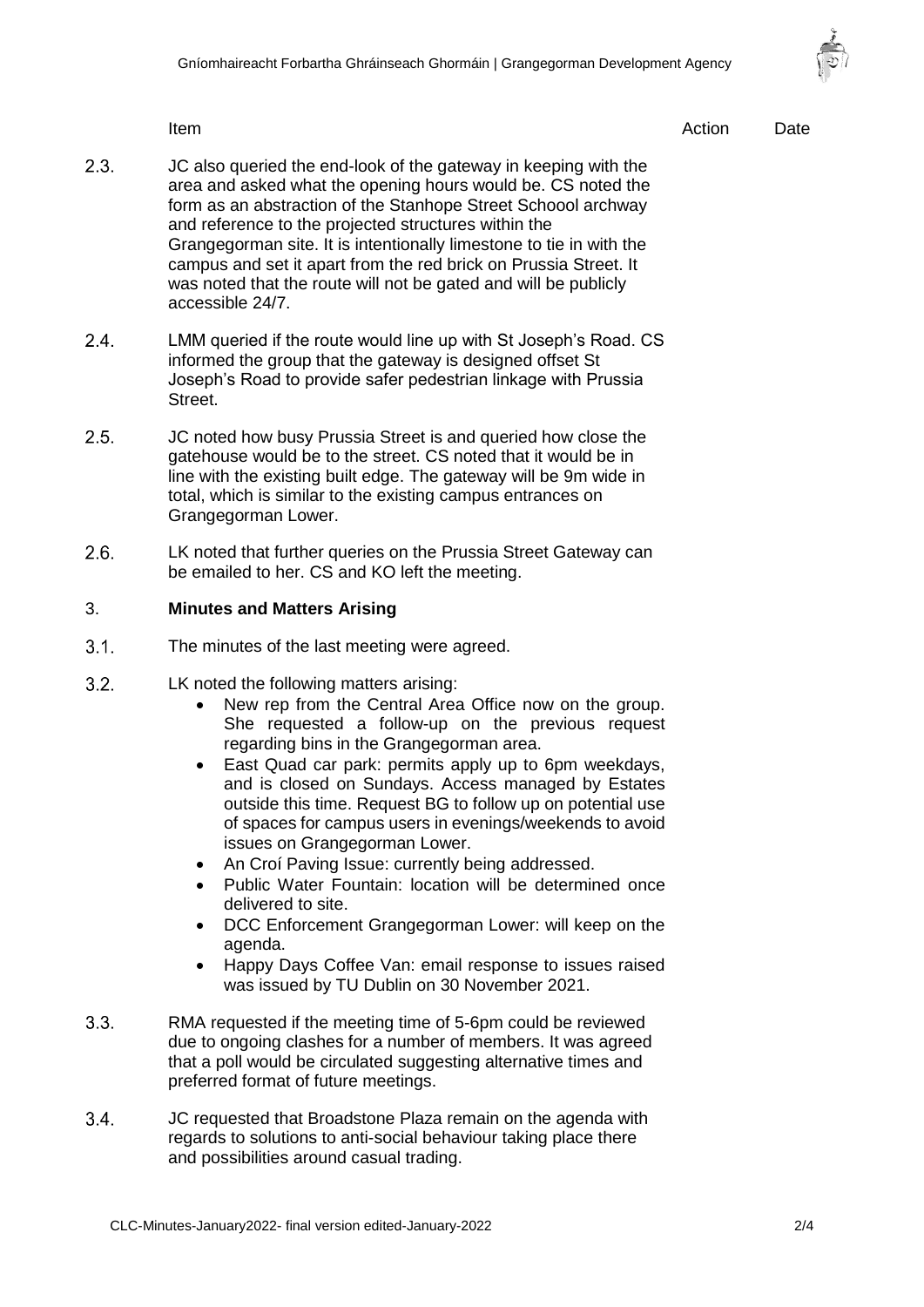

Item and the contract of the contract of the contract of the contract of the contract of the Date

 $3.5$ LMM noted TU Dublin's response regarding Happy Days however he called on them to reconsider the decision and relocation of the coffee van. He reiterated the community value of the business on the campus for everyone and cited a number of reasons for relocating it back to the original location. BG noted positives of the current location and stated that a permanent agreement as it currently stands would be in breach of public procurement. LK suggested that this ongoing matter be taken offline and the request to reconsider the decision be reported back to the group.

## 4. **Project Update**

 $4.1.$ LK provided an update on all live projects on the Grangegorman site starting with the D7 Educate Together National School. She noted that a topping-out event was held on 12 January and included inviting Junior Infants to take a look at their new school.

> The GDA is engaging with DCC to progress plans for Grangegorman Square. This will be presented to the CLC once available.

- $4.2<sub>1</sub>$ Clock Tower – Contractor is due to be appointed end February. Essential stabilisation work to be carried out, including repairs on the roof. It was noted that notice would be delivered to Marne Villas prior to works commencing.
- $4.3.$ Academic Hub & Library – Currently finishing the procurement process – hoping to appoint contractor shortly.
- FOCAS Research Institute Currently in the preliminary design  $4.4.$ stage.
- $4.5.$ Residential Care Neighbourhood – Aim to submit the project for planning permission before summer.
- $4.6.$ Indoor Sports Phase 1 – The GDA is working to progress procuring a design team for phase 1 in the coming months. This phase will deliver dry sports facilities for the campus.
- 4.7. Further updates were provided on:
	- West Quad
	- SDZ Review
	- Public Art
	- Grangegorman Histories

# 5. **GLLF News**

- $5.1.$ KMC gave an update on all current GLLF activities, noting:
	- Employment Charter just under 20% local employment with Ganson only contractor on site at the moment. Academic Hub will provide further employment opportunities once it commences on site.